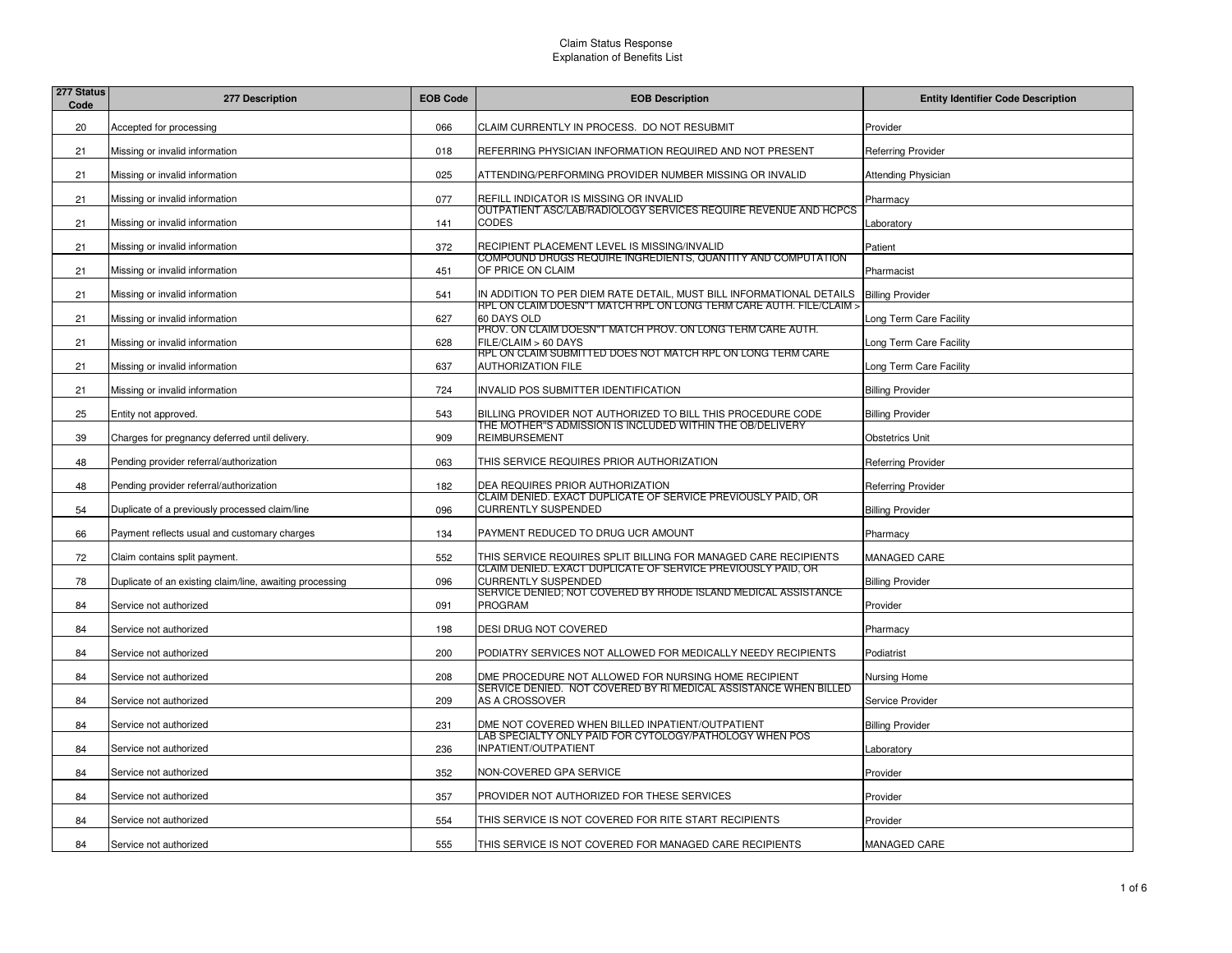| 277 Status<br>Code | 277 Description                                                 | <b>EOB Code</b> | <b>EOB Description</b>                                                                     | <b>Entity Identifier Code Description</b> |
|--------------------|-----------------------------------------------------------------|-----------------|--------------------------------------------------------------------------------------------|-------------------------------------------|
| 84                 | Service not authorized                                          | 557             | THIS SERVICE IS NOT COVERED FOR MANAGED CARE RECIPIENTS                                    | MANAGED CARE                              |
| 84                 | Service not authorized                                          | 567             | PREGNANCY OUTCOME LESS THAN 20 WEEKS/INDUCED ABORTION NOT<br>ELIGIBLE - SOBRA              | Womens's Health Center/Services           |
| 86                 | Diagnosis and patient gender mismatch                           | 386             | SECOND DIAGNOSIS IS NOT CONSISTENT WITH THE AGE/SEX OF RECIPIENT                           | Consulting Physician                      |
| 86                 | Diagnosis and patient gender mismatch                           | 465             | DIAGNOSIS/PROCEDURE IS NOT CONSISTENT WITH THE RECIPIENT"S SEX                             | Patient                                   |
| 88                 | Entity not eligible for benefits for submitted dates of service | 002             | RECIPIENT INELIGIBLE FOR DATES OF SERVICE                                                  | Patient                                   |
| 88                 | Entity not eligible for benefits for submitted dates of service | 166             | PROVIDER INELIGIBLE FOR DATE OF SERVICE BILLED OR SERVICE PRIOR TO<br><b>CUTOVER DATE</b>  | Provider                                  |
| 88                 | Entity not eligible for benefits for submitted dates of service | 411             | RECIPIENT INELIGIBLE FOR A PORTION OF THE DAYS BILLED                                      | Patient                                   |
| 88                 | Entity not eligible for benefits for submitted dates of service | 469             | ELIGIBLE ONLY FOR STATE FUNDED DAY SERVICES, ON DATE OF SERVICE                            | Patient                                   |
| 88                 | Entity not eligible for benefits for submitted dates of service | 678             | RECIPIENT NOT ELIGIBLE FOR MR/DD WAIVER ON DOS                                             | Patient                                   |
| 88                 | Entity not eligible for benefits for submitted dates of service | 680             | RECIPIENT NOT ELIGIBLE FOR PARI WAIVER ON DOS                                              | Patient                                   |
| 88                 | Entity not eligible for benefits for submitted dates of service | 683             | RECIPIENT NOT ELIGIBLE FOR A&D WAIVER ON DOS                                               | Patient                                   |
| 91                 | Entity not eligible/not approved for dates of service           | 185             | CLIENT NOT AUTHORIZED AS HIGH ACUITY FOR DOS                                               | Patient                                   |
| 91                 | Entity not eligible/not approved for dates of service           | 267             | SPECIALLY FUNDED RECIPIENT NOT ELIGIBLE FOR MEDICAID                                       | Patient                                   |
| 98                 | Charges applied to deductible.                                  | 329             | CLAIM PAYMENT REDUCED BY PATIENT LIABILITY                                                 | Patient                                   |
| 107                | Processed according to contract/plan provisions.                | 003             | PAYMENT FOR SERVICE INCLUDED IN ENCOUNTER RATE                                             | <b>Billing Provider</b>                   |
| 107                | Processed according to contract/plan provisions.                | 038             | CLAIM PAST 365 DAY TIMELY FILING LIMIT                                                     | <b>Billing Provider</b>                   |
| 107                | Processed according to contract/plan provisions.                | 093             | PAYMENT AMOUNT REDUCED TO MAXIMUM ALLOWABLE AMOUNT                                         | <b>Billing Provider</b>                   |
| 107                | Processed according to contract/plan provisions.                | 095             | CLAIM CUTBACK DUE TO OTHER INSURANCE PAYMENT                                               | Insurer                                   |
| 107                | Processed according to contract/plan provisions.                | 105             | <u>NO PAYMENT DUE. OTHER INSURANCE AMOUNT GREATER THAN OR EQUAL</u><br>TO ALLOWED AMOUNT   | Insurer                                   |
| 107                | Processed according to contract/plan provisions.                | 116             | NO CROSSOVER PAYMENT DUE. OTHER PAYMENT GREATER OR EQUAL TO<br><b>ALLOWED AMOUNT</b>       | <b>Billing Provider</b>                   |
| 107                | Processed according to contract/plan provisions.                | 186             | LEA ALLOWED AMOUNT MODIFIED TO REFLECT FEDERAL SHARE ONLY                                  | <b>Billing Provider</b>                   |
| 107                | Processed according to contract/plan provisions.                | 195             | CLAIM CUTBACK DUE TO MEDICARE PAYMENT                                                      | <b>Billing Provider</b>                   |
| 107                | Processed according to contract/plan provisions.                | 213             | <b>CUTBACK FOR GPA SERVICES</b>                                                            | <b>Billing Provider</b>                   |
| 107                | Processed according to contract/plan provisions.                | 327             | THIS CLAIM PAID FOR DEA INCOME LEVEL 1                                                     | <b>Billing Provider</b>                   |
| 107                | Processed according to contract/plan provisions.                | 328             | THIS CLAIM PAID FOR DEA INCOME LEVEL 2                                                     | <b>Billing Provider</b>                   |
| 107                | Processed according to contract/plan provisions.                | 332             | PAID AMOUNT REDUCED TO ZERO/PATIENT LIABILITY AMOUNT GREATER THAN<br><b>ALLOWED AMOUNT</b> | <b>Billing Provider</b>                   |
| 107                | Processed according to contract/plan provisions.                | 484             | THESE SERVICES ARE COVERED IN FEE PAID FOR TOTAL OB CARE                                   | <b>Obstetrics Unit</b>                    |
| 107                | Processed according to contract/plan provisions.                | 556             | PAYMENT FOR SERVICE INCLUDED IN PER DIEM RATE                                              | <b>Billing Provider</b>                   |
| 107                | Processed according to contract/plan provisions.                | 777             | CANNOT BILL LAB PANEL & SEPARATE COMPONENTS SAME DOS                                       | <b>Billing Provider</b>                   |
| 109                | Entity not eligible                                             | 295             | PROCEDURE NOT ALLOWED FOR MEDICALLY NEEDY RECIPIENTS                                       | Patient                                   |
| 109                | Entity not eligible                                             | 559             | EFP RECIPIENT NOT ELIGIBLE FOR SERVICE                                                     | Patient                                   |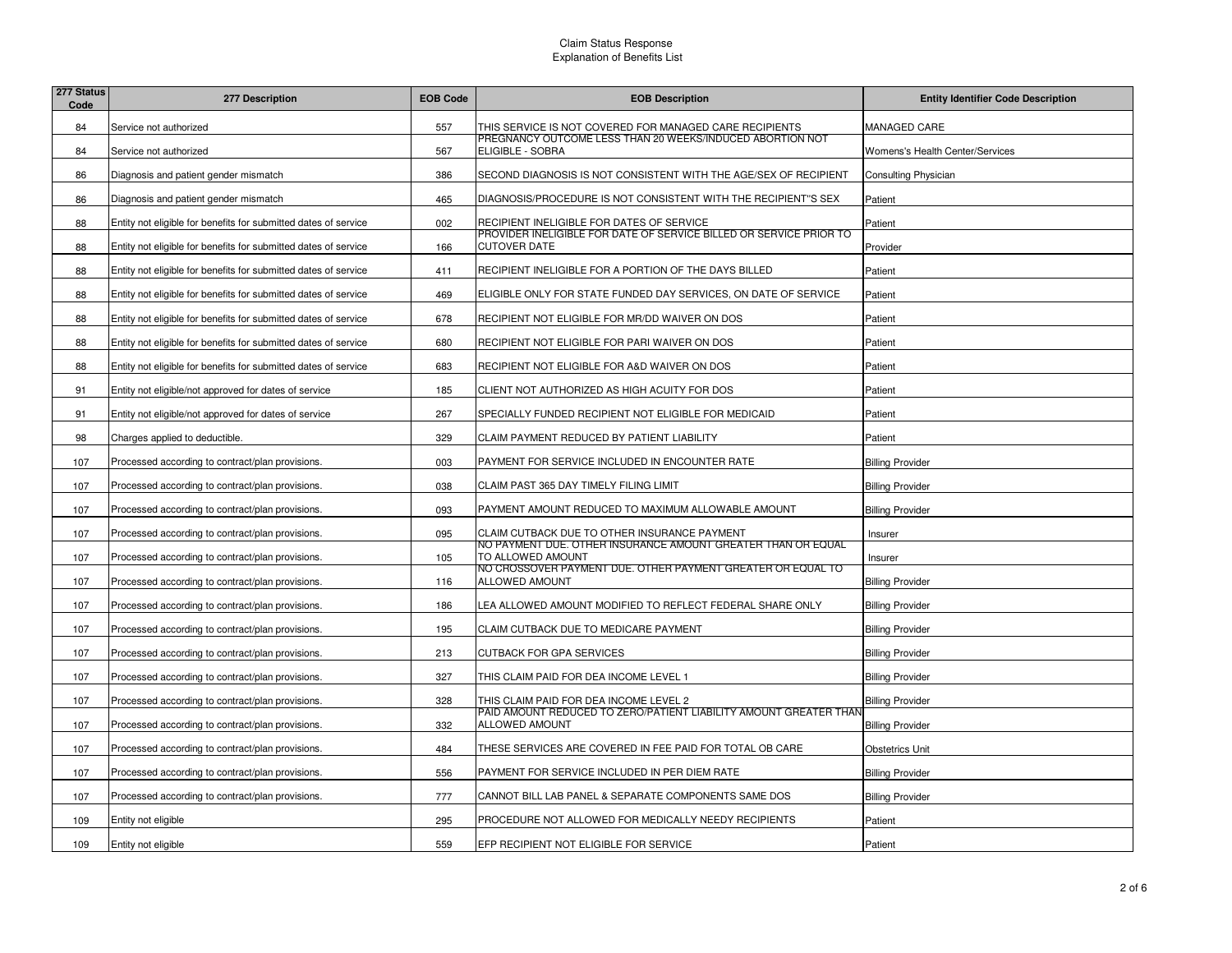| 277 Status<br>Code | 277 Description                                                       | <b>EOB Code</b> | <b>EOB Description</b>                                                                   | <b>Entity Identifier Code Description</b> |
|--------------------|-----------------------------------------------------------------------|-----------------|------------------------------------------------------------------------------------------|-------------------------------------------|
| 109                | Entity not eligible                                                   | 615             | RECIPIENT NOT ELIGIBLE FOR SERVICES                                                      | Patient                                   |
| 109                | Entity not eligible                                                   | 616             | QMB RECIPIENT NOT ELIGIBLE FOR SERVICES                                                  | Patient                                   |
| 109                | Entity not eligible                                                   | 675             | RECIPIENT HAS NO WAIVER ELIGIBILITY                                                      | Patient                                   |
| 109                | Entity not eligible                                                   | 677             | RECIPIENT NOT ELIGIBLE FOR DEA SERVICES BILLED                                           | Patient                                   |
| 110                | Claim requires pricing information                                    | 249             | NO RATE ON FILE FOR DATES OF SERVICE BILLED                                              | <b>Billing Provider</b>                   |
| 110                | Claim requires pricing information                                    | 436             | CLAIM REQUIRES MANUAL PRICING. INADEQUATE OR INSUFFICIENT<br><b>INFORMATION PROVIDED</b> | <b>Billing Provider</b>                   |
| 124                | Entity's name, address, phone and id number.                          | 011             | CLAIM DENIED. PROVIDER NAME/NUMBER ON CLAIM DOESN"T MATCH OUR<br><b>FILES</b>            | Provider                                  |
| 124                | Entity's name, address, phone and id number.                          | 448             | ATTENDING/PERFORMING PROVIDER NUMBER MUST BE FOR AN INDIVIDUAL<br><b>PROVIDER</b>        | Provider                                  |
| 125                | Entity's name                                                         | 009             | RECIPIENT NAME/NUMBER MISMATCH/MISSING/INVALID                                           | Patient                                   |
| 132                | Entity's Medicaid provider id.                                        | 926             | PRESCRIBER IDENTIFICATION MISSING/INVALID                                                | Ordering Physician                        |
| 136                | Entity's health industry id number                                    | 008             | RECIPIENT NUMBER MISSING/INVALID/NOT ON FILE                                             | Patient                                   |
| 157                | Diagnosis and patient gender mismatch                                 | 465             | DIAGNOSIS/PROCEDURE IS NOT CONSISTENT WITH THE RECIPIENT"S SEX                           | Patient                                   |
| 159                | Entity's date of death                                                | 583             | RECIPIENT WAS DECEASED ON CLAIM DATE OF SERVICE                                          | Patient                                   |
| 171                | Other insurance coverage information (health, liability, auto, etc.). | 408             | PLEASE BILL OTHER INSURANCE CARRIER FIRST AND ATTACH COPY OF<br>PAYMENT OR DENIAL        | Insurer                                   |
| 171                | Other insurance coverage information (health, liability, auto, etc.). | 670             | OTHER INSURANCE CARRIER CODE IS MISSING/INVALID                                          | Insurer                                   |
| 178                | Submitted charges                                                     | 013             | INDIVIDUAL CHARGE IS MISSING OR NOT EQUAL TO THE SUM OF THE DETAILS Billing Provider     |                                           |
| 178                | Submitted charges                                                     | 060             | DETAIL CHARGE IS MISSING OR INVALID                                                      | <b>Billing Provider</b>                   |
| 187                | Date(s) of service                                                    | 027             | 2ND SURGICAL PROCEDURE DATE IS MISSING/INVALID/ILLOGICAL                                 | <b>Operating Physician</b>                |
| 187                | Date(s) of service                                                    | 028             | 3RD SURGICAL PROCEDURE DATE MISSING/INVALID/ILLOGICAL                                    | <b>Operating Physician</b>                |
| 187                | Date(s) of service                                                    | 029             | PRIMARY SURGICAL DATE MISSING/INVALID/ILLOGICAL                                          | <b>Operating Physician</b>                |
| 187                | Date(s) of service                                                    | 041             | DISPENSED DATE OR FROM DATE OF SERVICE MISSING/INVALID                                   | Provider                                  |
| 187                | Date(s) of service                                                    | 180             | TOTAL DAYS BILLED ARE NOT EQUAL TO TOTAL ELAPSED DAYS                                    | <b>Billing Provider</b>                   |
| 187                | Date(s) of service                                                    | 376             | BILLED DAYS ARE EQUAL TO MORE THAN ALLOWED FOR BILLED MONTH                              | <b>Billing Provider</b>                   |
| 187                | Date(s) of service                                                    | 629             | GAP IN BILLED DAYS/SPLIT MONTH CLAIM. CLAIM GREATER THAN 60 DAYS<br>OLD.                 | <b>Billing Provider</b>                   |
| 188                | Statement from-through dates                                          | 046             | THE THROUGH/DISCHARGE DATE OF SERVICE IS MISSING/INVALID                                 | Provider                                  |
| 189                | Hospital admission date                                               | 034             | ADMISSION DATE MISSING/INVALID/ILLOGICAL                                                 | Hospital                                  |
| 190                | Hospital discharge date                                               | 046             | THE THROUGH/DISCHARGE DATE OF SERVICE IS MISSING/INVALID                                 | Hospital                                  |
| 218                | NDC number                                                            | 068             | NDC NOT ON FILE OR DESCRIPTION IS MISSING/INVALID                                        | Pharmacist                                |
| 218                | NDC number                                                            | 207             | NATIONAL DRUG CODE NOT COVERED FOR NURSING HOME RECIPIENTS                               | Pharmacy                                  |
| 219                | Prescription number.                                                  | 725             | MISSING OR DUPLICATE PRESCRIPTION NUMBER-PLEASE RESUBMIT                                 | Pharmacy                                  |
| 221                | Drug days supply and dosage                                           | 073             | ESTIMATED DAYS SUPPLY MISSING OR INVALID                                                 | Pharmacy                                  |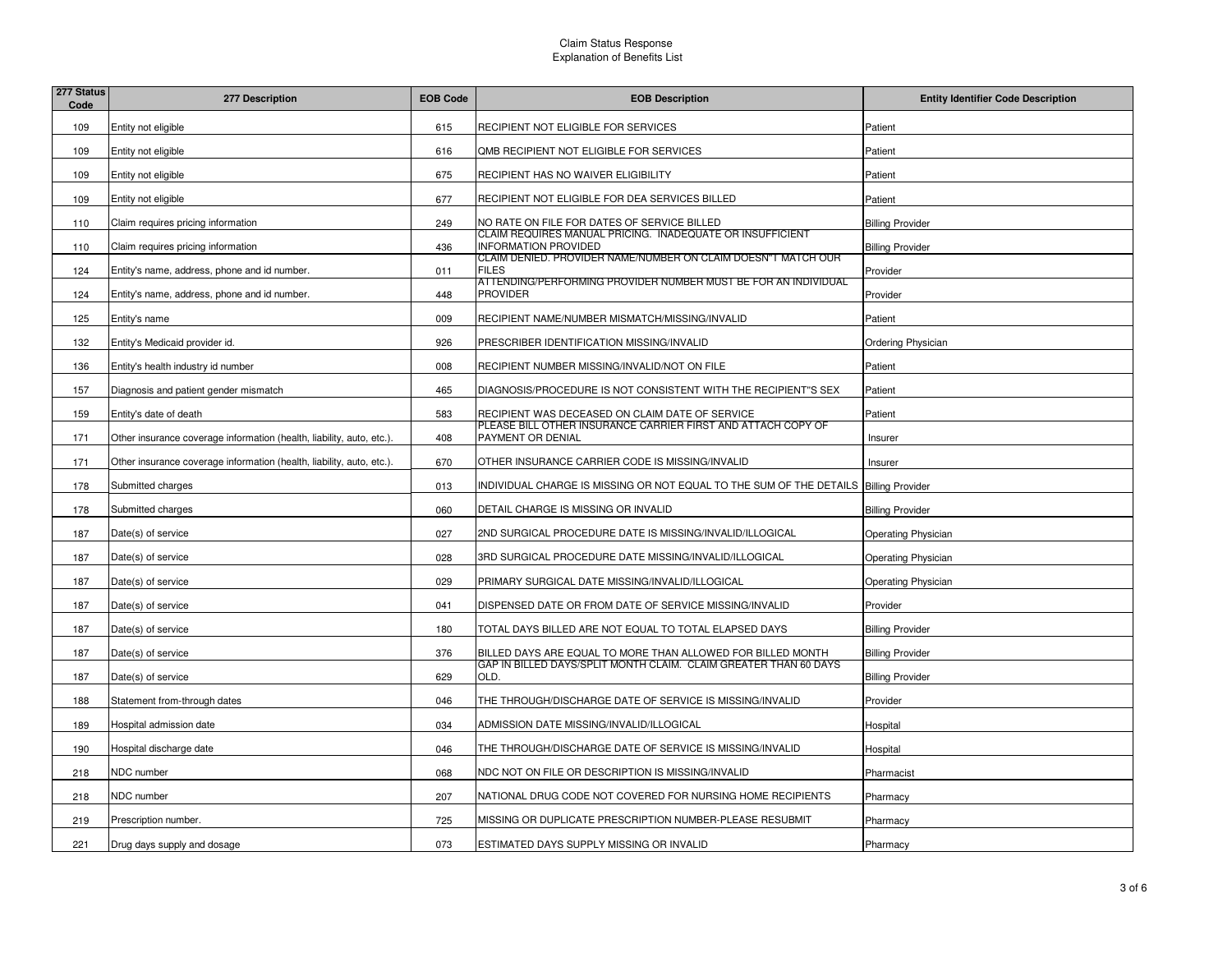| 277 Status<br>Code | 277 Description                                    | <b>EOB Code</b> | <b>EOB Description</b>                                                                    | <b>Entity Identifier Code Description</b> |
|--------------------|----------------------------------------------------|-----------------|-------------------------------------------------------------------------------------------|-------------------------------------------|
| 231                | Hospital admission type                            | 043             | ADMISSION CODE MISSING/INVALID                                                            | Hospital                                  |
| 234                | Patient discharge status.                          | 042             | PATIENT STATUS CODE IS MISSING/INVALID                                                    | Patient                                   |
| 240                | Tooth surface(s) involved.                         | 751             | SEALANTS LIMITED TO OCCLUSAL SURFACE/TEETH                                                | Dentist                                   |
| 242                | Tooth numbers, surfaces, and/or quadrants involved | 163             | TOOTH NUMBER IS MISSING OR INVALID FOR PROCEDURE BILLED                                   | Dentist                                   |
| 242                | Tooth numbers, surfaces, and/or quadrants involved | 165             | THE TOOTH SURFACE CODE IS MISSING OR INVALID                                              | Dentist                                   |
| 248                | Accident date, state, description and cause        | 125             | ACCIDENT/OCCURRENCE DATE MISSING OR INVALID                                               | <b>Billing Provider</b>                   |
| 249                | Place of service                                   | 065             | THE PLACE OF SERVICE CODE IS INVALID OR MISSING FOR THIS PROCEDURE                        | Service Location                          |
| 249                | Place of service                                   | 235             | PLACE OF SERVICE REQUIRES A MODIFIER.                                                     | Service Location                          |
| 249                | Place of service                                   | 582             | NVALID PLACE OF SERVICE FOR FQHC IN-HOSPITAL PROCEDURE                                    | Service Location                          |
| 254                | Primary diagnosis code                             | 022             | PRIMARY DIAGNOSIS MISSING/INVALID                                                         | Physician                                 |
| 254                | Primary diagnosis code.                            | 708             | E CODES MAY NOT BE BILLED AS A PRIMARY DIAGNOSIS                                          | Physician                                 |
| 255                | Diagnosis code                                     | 039             | SECOND DIAGNOSIS NOT ON FILE OR INVALID                                                   | <b>Consulting Physician</b>               |
| 259                | Frequency of service.                              | 608             | OBSTETRICAL DELIVERY PAYMENTS ARE LIMITED TO ONCE PER 280 DAYS.                           | <b>Obstetrics Unit</b>                    |
| 259                | Frequency of service.                              | 612             | DISPENSING FRAMES OR PRESCRIBING CONTACT LENSES LIMITED TO ONE<br>PER 730 DAYS            | Doctor of Optometry                       |
| 259                | Frequency of service.                              | 753             | PULPOTOMY LIMITED TO ONCE PER DECIDUOUS TOOTH PER LIFETIME                                | Dentist                                   |
| 259                | Frequency of service.                              | 754             | ROOT CANAL THERAPY LIMITED TO ONE PROCEDURE PER TOOTH PER<br><b>RECIPIENT LIFETIME</b>    | Dentist                                   |
| 259                | Frequency of service.                              | 764             | EXTRACTIONS LIMITED TO ONCE PER TOOTH PER LIFETIME                                        | Dentist                                   |
| 259                | Frequency of service.                              | 766             | PARTIAL RADIOGRAPHS CANNOT BE BILLED ON THE SAME DOS AS A<br><b>COMPLETE SERIES</b>       | Diagnostic Radioisotope Facility          |
| 259                | Frequency of service.                              | 776             | POSTOP/PREOP SERVICE NOT ALLOWED WITHIN 30 DAYS OF SURGERY                                | Physician                                 |
| 259                | Frequency of service.                              | 803             | ONLY 5 LIKE PROCEDURES PER 30 DAYS ARE PERMITTED FOR THE SAME<br><b>PROVIDER</b>          | Provider                                  |
| 259                | Frequency of service.                              | 804             | ONLY ONE PROCEDURE PER DAY IS ALLOWED FOR THE SAME DIAGNOSIS                              | Physician                                 |
| 259                | Frequency of service.                              | 859             | ROUTINE NEWBORN CARE LIMITED TO ONE PER DELIVERY                                          | <b>Obstetrics Unit</b>                    |
| 259                | Frequency of service.                              | 865             | ONLY ONE OFFICE/EPSDT VISIT PERMITTED PER DAY FOR SAME RECIPIENT,<br><b>SAME PROVIDER</b> | Provider                                  |
| 259                | Frequency of service.                              | 869             | ALLERGY TESTING PROCEDURE LIMITED TO ONE UNIT PER DATE OF SERVICE Provider                |                                           |
| 259                | Frequency of service.                              | 878             | GENERAL PSYCHOTHERAPY LIMITED TO 1 UNIT PER DAY OVER 21, 2 UNITS<br>UNDER 21              | <b>Psychiatric Health Facility</b>        |
| 259                | Frequency of service.                              | 880             | CONSULTATIONS LIMITED TO ONE UNIT PER DOS                                                 | <b>Consulting Physician</b>               |
| 259                | Frequency of service.                              | 925             | MH/REHAB EMERGENCY CARE PER 30 DAY LIMIT HAS BEEN PAID                                    | Provider                                  |
| 259                | Frequency of service.                              | 928             | RURAL HEALTH CLINIC AND FOHC ENCOUNTERS LIMITED TO 5 PER 30 DAYS                          | Rural Health Clinic                       |
| 259                | Frequency of service.                              | 942             | ONLY TWO ORAL EXAMS (INITIAL AND/OR PERIODIC) ARE COVERED PER<br><b>CALENDAR YEAR</b>     | Dentist                                   |
| 259                | Frequency of service.                              | 943             | COMPLETE SERIES RADIOGRAPHS LIMITED TO ONCE IN 365 DAYS                                   | Diagnostic Radioisotope Facility          |
| 259                | Frequency of service.                              | 947             | PANORAMIC FILM LIMITED TO ONE PER 1095 DAYS BY THE SAME PROVIDER                          | Dentist                                   |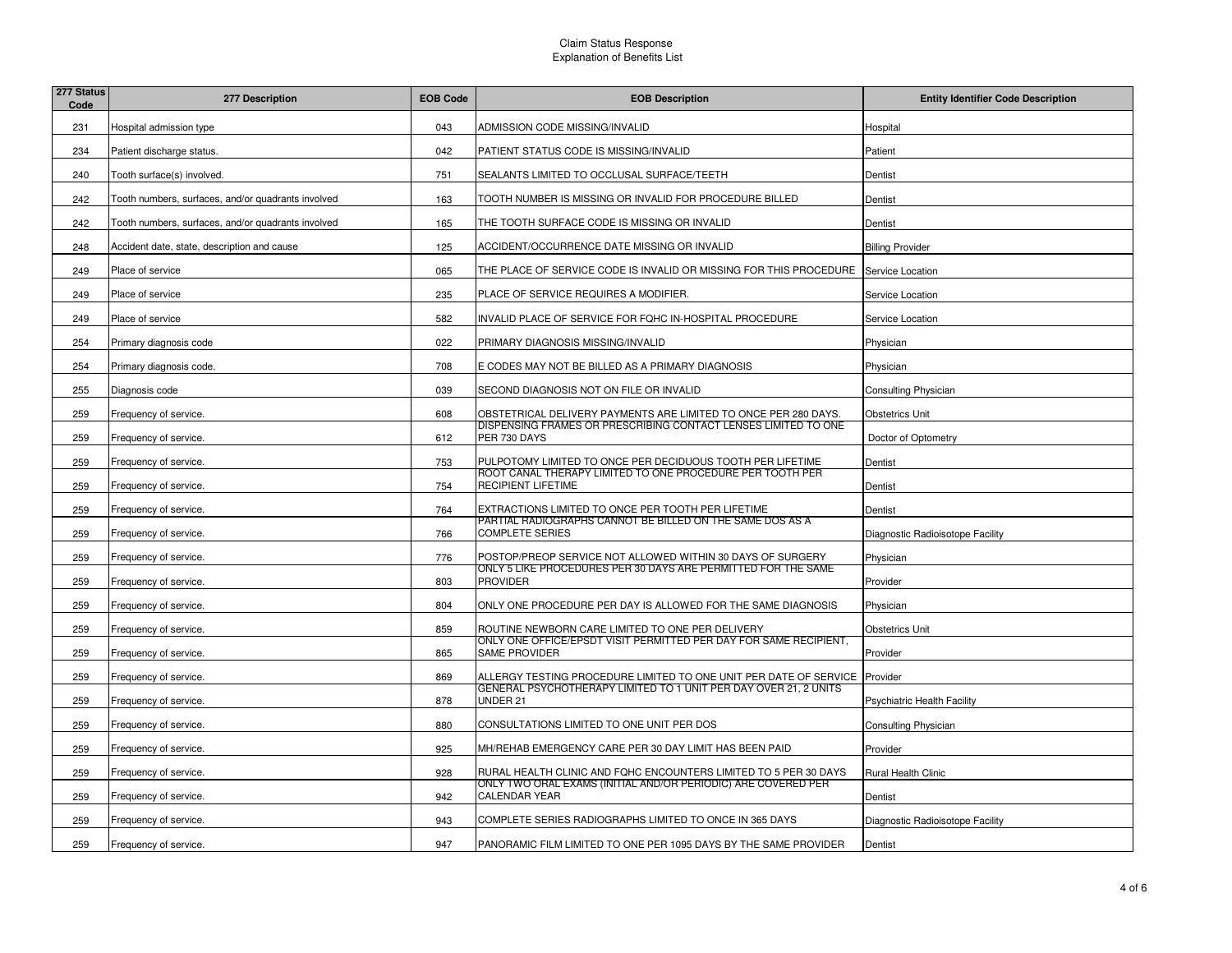| 277 Status<br>Code | 277 Description                                                                                                                                                                                                                            | <b>EOB Code</b> | <b>EOB Description</b>                                                                  | <b>Entity Identifier Code Description</b> |
|--------------------|--------------------------------------------------------------------------------------------------------------------------------------------------------------------------------------------------------------------------------------------|-----------------|-----------------------------------------------------------------------------------------|-------------------------------------------|
| 259                | Frequency of service.                                                                                                                                                                                                                      | 948             | DENTAL PROPHYLAXIS LIMITED - TWO PER CALENDAR YEAR                                      | Dentist                                   |
| 259                | Frequency of service.                                                                                                                                                                                                                      | 969             | QUANTITY PROVIDED PER 30 DAYS EXCEEDS NORMAL USAGE                                      | Provider                                  |
| 259                | Frequency of service.                                                                                                                                                                                                                      | 976             | DENIED. QUANTITY PROVIDED EXCEEDS ALLOWED/NORMAL AMOUNT(S).                             | Provider                                  |
| 277                | Paper Claim                                                                                                                                                                                                                                | 726             | THIS NDC IS NOT ALLOWED FOR POS DEVICE-PLEASE SUBMIT PAPER CLAIM                        | Pharmacist                                |
| 291                | Reason for termination of pregnancy.                                                                                                                                                                                                       | 154             | ABORTION CERTIFICATION FORM REQUIRED FOR PAYMENT                                        | <b>Reproductive Health Sirvices</b>       |
| 294                | Supporting documentation.                                                                                                                                                                                                                  | 056             | DOCUMENTATION NEEDED SUBSTANTIATING NUMBER OF UNITS BILLED                              | <b>Billing Provider</b>                   |
| 332                | Authorization/certification (include period covered).                                                                                                                                                                                      | 626             | NO LONG TERM CARE AUTH. ON FILE FOR DATES OF SERVICE BILLED/CLAIM ><br>60 DAYS OLD      | Long Term Care Facility                   |
| 364                | Is accident/illness/condition employment related                                                                                                                                                                                           | 123             | ACCIDENT/OCCURRENCE/EMPLOYMENT INDICATOR MISSING/INVALID                                | Subsriber's Employer                      |
| 364                | Is accident/illness/condition employment related                                                                                                                                                                                           | 128             | CONDITION/EMPLOYMENT INDICATOR MISSING/INVALID                                          | Subsriber's Employer                      |
| 441                | Entity professional qualification for service(s)                                                                                                                                                                                           | 114             | NURSE PRACTITIONER CANNOT BE BILLING PROVIDER                                           | <b>Billing Provider</b>                   |
| 441                | Entity professional qualification for service(s)                                                                                                                                                                                           | 634             | YOUR PROVIDER TYPE CANNOT BILL THE RPL SUBMITTED ON CLAIM                               | Provider                                  |
| 448                | Invalid billing combination. See STC12 for details. This code should<br>only be used to indicate an inconsistency between two or more data<br>elements on the claim. A detailed explanation is required in STC12<br>when this code is used | 001             | PROVIDER TYPE INCONSISTENT WITH CLAIM TYPE                                              | Provider                                  |
| 448                | Invalid billing combination. See STC12 for details. This code should<br>only be used to indicate an inconsistency between two or more data<br>elements on the claim. A detailed explanation is required in STC12<br>when this code is used | 417             | THIS "LOCK-IN" RECIPIENT CAN ONLY BE TREATED BY A SPECIFIC PROVIDER                     | Provider                                  |
| 448                | Invalid billing combination. See STC12 for details. This code should<br>only be used to indicate an inconsistency between two or more data<br>elements on the claim. A detailed explanation is required in STC12<br>when this code is used | 704             | PROCEDURE CODE NOT CONSISTENT WITH PROVIDER TYPE.                                       | Provider                                  |
| 453                | Procedure Code Modifier(s) for Service(s) Rendered                                                                                                                                                                                         | 050             | INAPPROPRIATE BILLING OF MULTIPLE PROCEDURE CODES, PLEASE ADD<br>MODIFIER 51.           | <b>Billing Provider</b>                   |
| 453                | Procedure Code Modifier(s) for Service(s) Rendered                                                                                                                                                                                         | 312             | DETAIL DENIED. THIS PROCEDURE CODE REQUIRES A MODIFIER                                  | <b>Billing Provider</b>                   |
| 453                | Procedure Code Modifier(s) for Service(s) Rendered                                                                                                                                                                                         | 656             | DETAIL MODIFIER NOT VALID                                                               | Provider                                  |
| 453                | Procedure Code Modifier(s) for Service(s) Rendered                                                                                                                                                                                         | 659             | MODIFIER NOT VALID FOR DATE OF SERVICE                                                  | Provider                                  |
| 454                | Procedure code for services rendered                                                                                                                                                                                                       | 051             | PROCEDURE CODE IS NOT VALID FOR DOS BILLED                                              | Provider                                  |
| 454                | Procedure code for services rendered                                                                                                                                                                                                       | 054             | THIS CODE HAS BEEN DELETED BY HCPCS. REFER TO CURRENT MANUALS                           | Provider                                  |
| 454                | Procedure code for services rendered                                                                                                                                                                                                       | 067             | PROCEDURE CODE MISSING OR INVALID                                                       | <b>Rendering Provider</b>                 |
| 454                | Procedure code for services rendered.                                                                                                                                                                                                      | 118             | <u>SURGICAL PROCEDURE CODE MISSING OR INVALID. RESUBMIT W/CORRECT</u><br>CD-9 PROC CODE | Physician                                 |
| 454                | Procedure code for services rendered                                                                                                                                                                                                       | 655             | DETAIL PROCEDURE CODE NOT VALID                                                         | Provider                                  |
| 454                | Procedure code for services rendered                                                                                                                                                                                                       | 657             | DETAIL PROCEDURE CODE NOT VALID FOR DATE OF SERVICE                                     | Provider                                  |
| 455                | Revenue code for services rendered                                                                                                                                                                                                         | 108             | REVENUE CODE IS MISSING OR INVALID                                                      | <b>Billing Provider</b>                   |
| 455                | Revenue code for services rendered                                                                                                                                                                                                         | 109             | NVALID REVENUE CODE FOR DIALYSIS CROSSOVER CLAIM                                        | Kidney Dialysis Unit                      |
| 473                | Missing or invalid lab indicator                                                                                                                                                                                                           | 461             | LAB INDICATOR MISSING/INVALID OR INDICATES LAB PROC MUST BE<br>PROCESSED ON-SITE        | Laboratory                                |